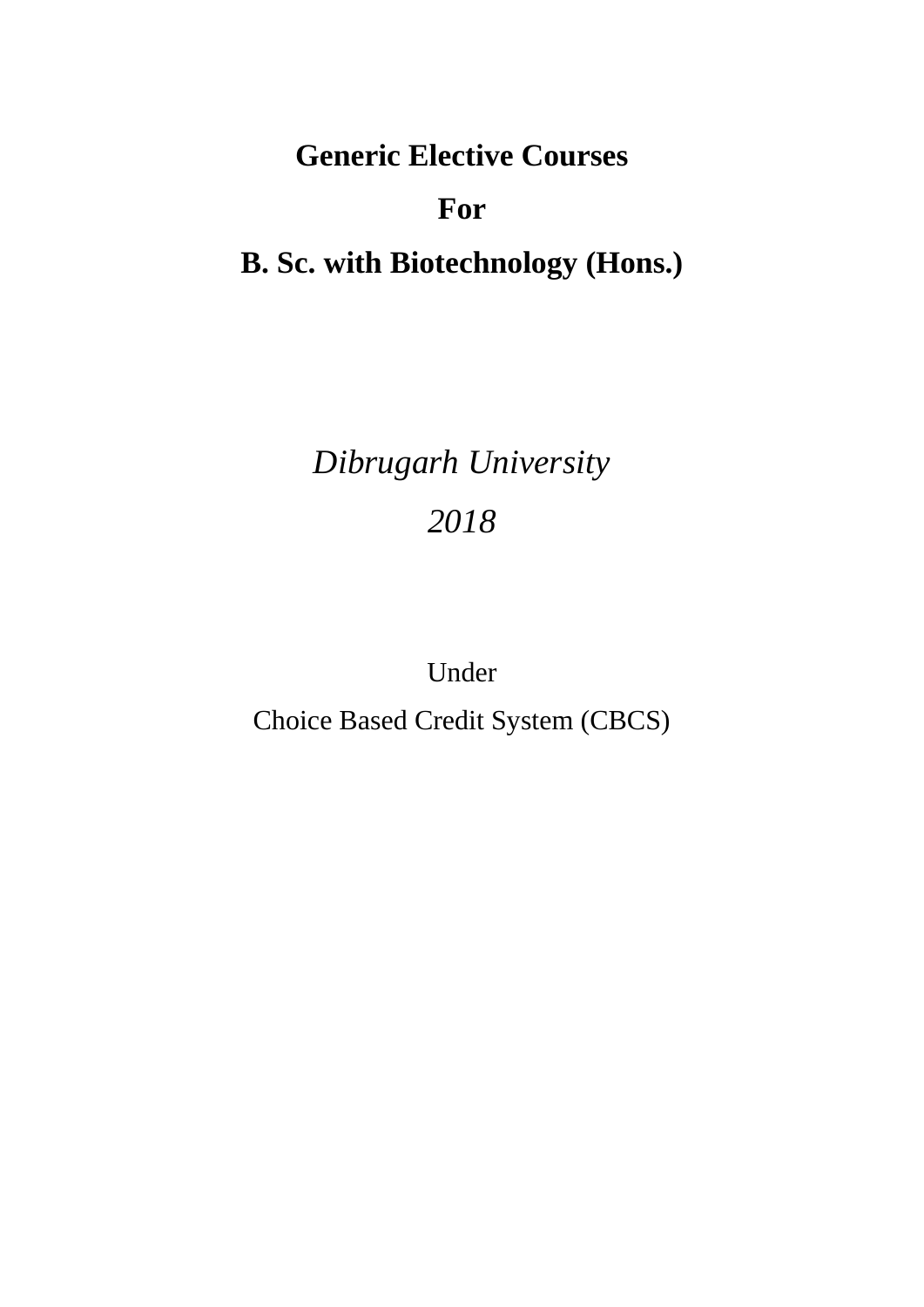# **(First Semester)**

#### **GENERIC ELECTIVE (GE-1) COURSE CODE: BTNG – 101 T GE-BIOTECHNOLOGY PAPER TITLE: FOOD MICROBIOLOGY THEORY (CREDITS 4)**

#### **COURSE OBJECTIVES:**

It would be expected that after completing this course a student would be able to:

- 1. Recognize and describe the characteristics of important pathogens and spoilage microorganisms in foods.
- 2. Understand the role and significance of intrinsic and extrinsic factors on growth and response of microorganisms in foods.
- 3. Identify ways to control microorganisms in foods.
- 4. Describe the beneficial role of microorganisms in fermented foods and in food processing.
- 5. Utilize laboratory techniques to detect, quantify, and identify microorganisms in foods.

| <b>Units</b> | <b>Content</b>                                                       | Hr |
|--------------|----------------------------------------------------------------------|----|
| $\mathbf{I}$ | History of food microbiology: Common Food borne Bacteria, Molds      | 8  |
|              | Role, and Significance of Microorganisms in Foods.                   |    |
| $\mathbf{I}$ | Culture of microbes, Microscopic, and Sampling Method for detecting  | 8  |
|              | microbes, Physical, Chemical methods, Immunological methods.         |    |
| Ш            | Food Preservation & Principles of Quality Control: Chemicals         | 8  |
|              | antibiotics, Radiation, Low and high temperature, High-Pressure      |    |
|              | Processing of foods.                                                 |    |
| IV           | Microbial Food Spoilage and Food borne diseases: Staphylococcal, E.  | 8  |
|              | coli, Salmonellosis, shigellosis, Listerial infections               |    |
| V            | Applications of Food Microbiology: Beneficial Uses of Microorganisms | 8  |
|              | in Food Intestinal Beneficial Bacteria-Concept of Prebiotics and     |    |
|              | Probiotics                                                           |    |

#### **Course content:**

#### **Expected learning Outcome:**

The students will be able to:

- Demonstrate understanding of how microorganisms enter and grow in food or can be used to make food and processes to identify and control food borne disease and food spoilage and understand of the basis of food safety regulations that governing these processes.
- Demonstrate the ability to develop practical skills in analytical methods to evaluate the microbial quality and safety levels of food.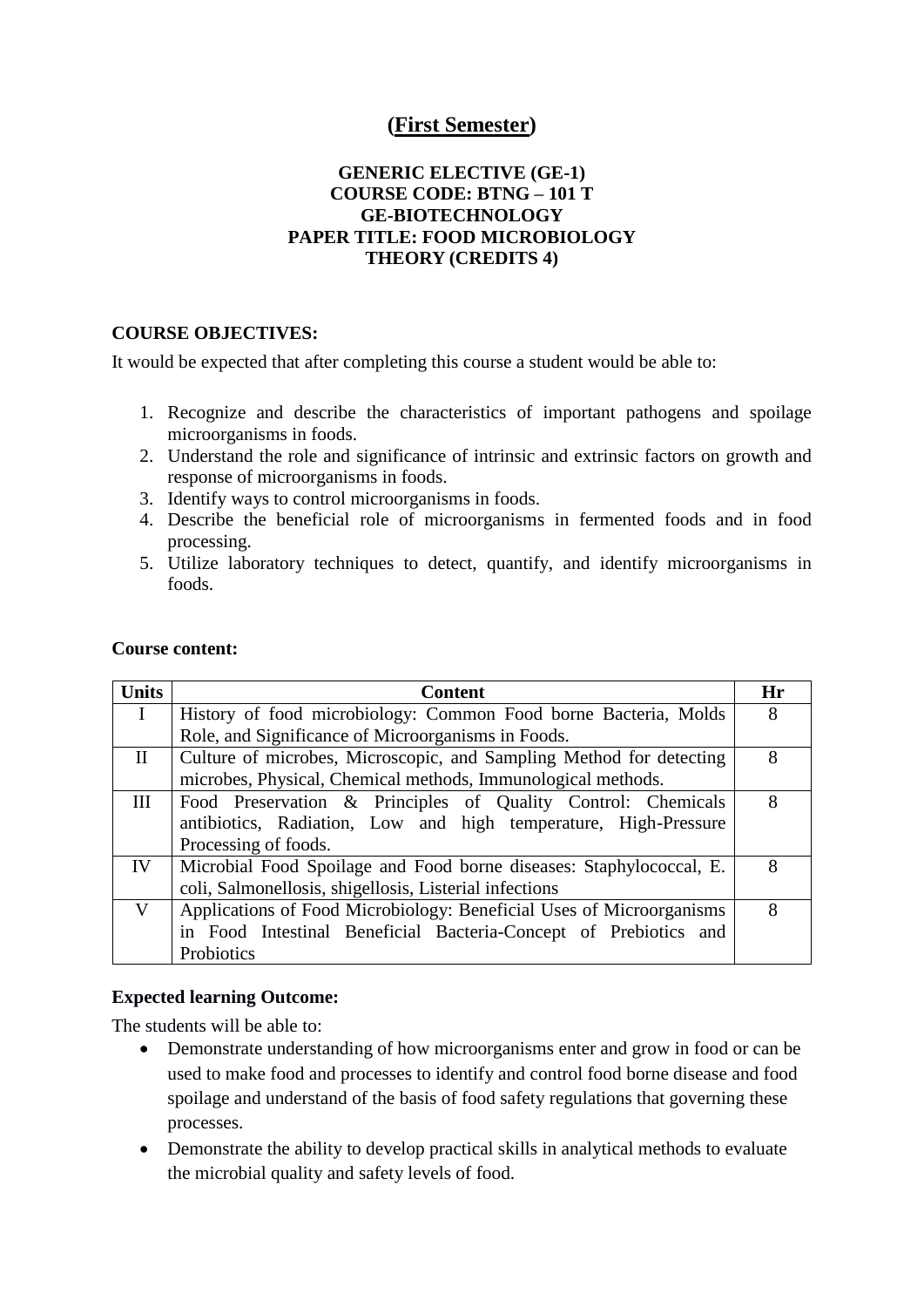- Demonstrate ability to observe and evaluate data obtained and record and report finding accurately.
- Demonstrate ability to plan a work program and learn independently.
- Demonstrate the ability to work in a small group of peers using problem solving skills to solve problems in food microbiology issues and communicate the solutions in both verbal and in written communication

- 1. Bamforph, C.W. 2005. Food, Fermentation and Microorganisms. Blackwell Pubs.
- 2. Buchanan, R.L. and Whiting, R.C. 1994. Pathogen Modelling Program Version 4.0.
- 3. Microbial Safety Research Unit. USDA ARS Eastern Regional Research Centre.
- 4. Harrigan, W.P. 1988. Laboratory Methods in Food Microorganism. 3<sup>rd</sup> Ed. Academic Press. San Diego.
- 5. Jay, J.M. 2000. Modern Food Microbiology. CRC Press. London.
- 6. Lund, B.M., Parker, T.C. and Gould, G.W. 2000. The Microbiological Safety and Quality of Food. Vol. 1
- 7. Marianne, D., Miliotis dan Jefrey, W.B. 2003. International Handbook of food borne pathogens. Marcell & Decker Inc.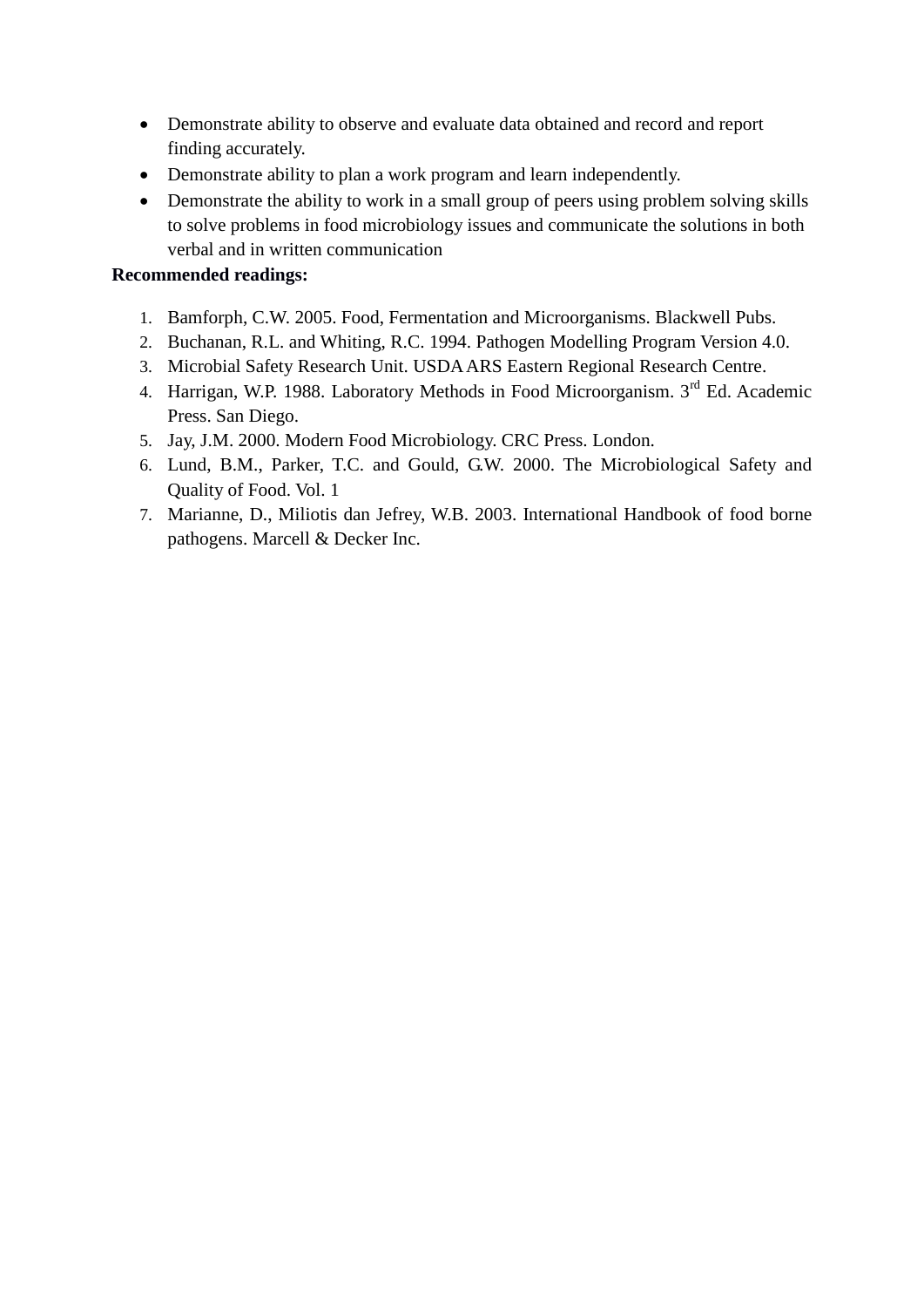#### **GENERIC ELECTIVE (GE-1) COURSE CODE: BTNG – 101 P GE-BIOTECHNOLOGY PAPER TITLE: FOOD MICROBIOLOGY PRACTICAL (CREDITS 2)**

- 1. Microbial analysis of spoiled dairy products
- 2. Antibiotic sensitivity assay of microbes
- 3. Replica plating method
- 4. Ames test for the identification of mutants
- 5. Extraction and characterization of microbial endo and exo toxins
- 6. Quality control techniques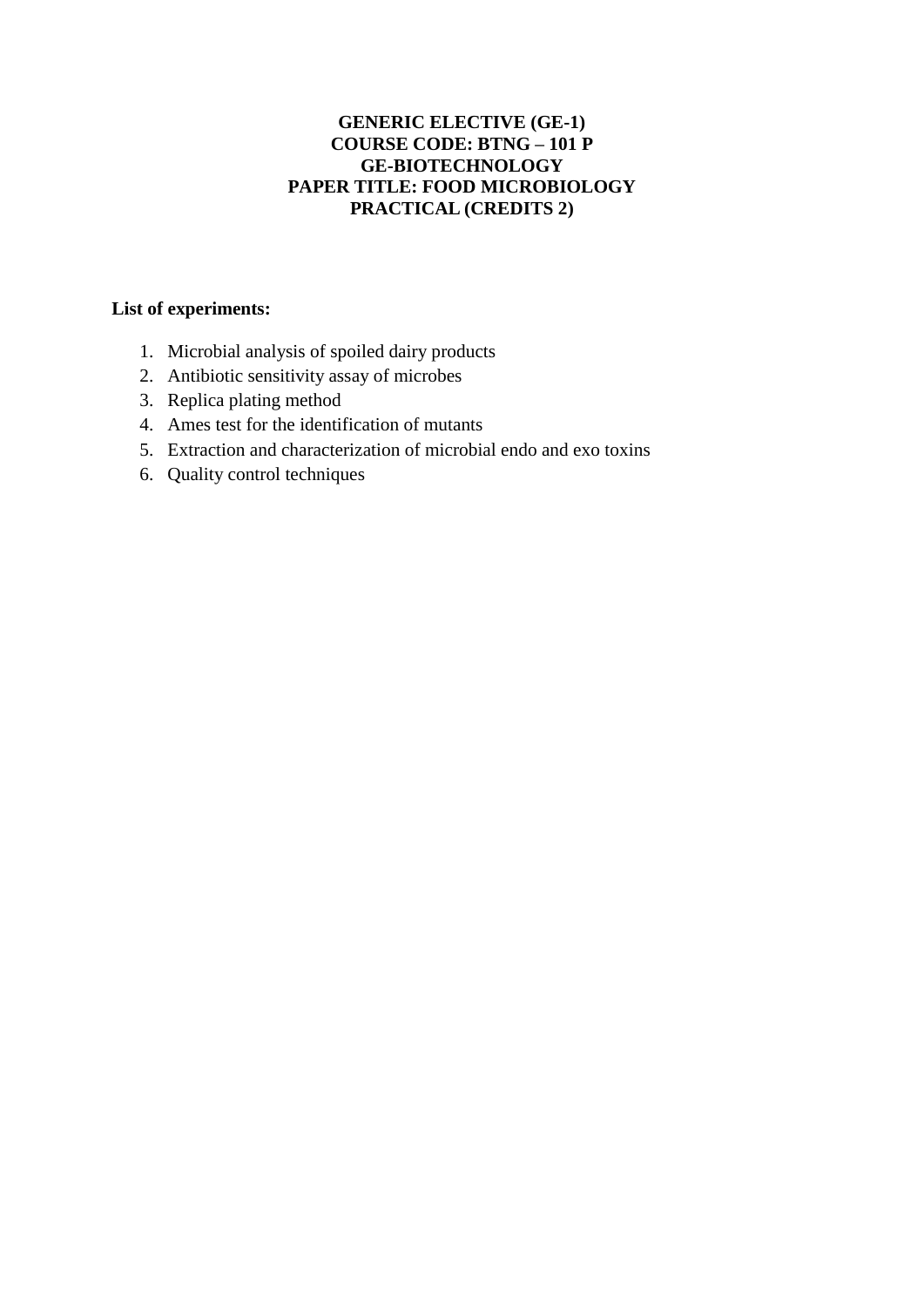# **(Second Semester)**

#### **GENERIC ELECTIVE (GE-2) COURSE CODE: BTNG – 201 T GE-BIOTECHNOLOGY PAPER TITLE: BIOINSTRUMENTATION THEORY (CREDITS 4)**

#### **COURSE OBJECTIVES:**

It would be expected that after completing this course a student would:

• Familiar with the principles and design of different instrument used in Biotechnology research.

#### **Course content:**

| <b>Units</b> | <b>Content</b>                                                              | Hr |
|--------------|-----------------------------------------------------------------------------|----|
| $\mathbf{I}$ | Microscopy: simple and compound microscopes, light, dark field, phase       | 8  |
|              | contrast microscopy, electron microscopy (SEM and TEM)                      |    |
| $\mathbf{I}$ | Spectroscopic techniques: Theory & application of UV-VIS and IR             | 8  |
|              | spectroscopy                                                                |    |
| Ш            | Electrophoresis: Basic principles and application of SDS-PAGE,              | 8  |
|              | agarose, agar cellulose (horizontal and vertical) electrophoresis;          |    |
| IV           | Chromatographic techniques: Basic principles and applications of            | 8  |
|              | adsorption, absorption, partition, ion exchange etc.,<br>Paper              |    |
|              | chromatography, TLC, HPLC and their applications.                           |    |
| V            | Centrifugation techniques: Basic principles and<br>applications.            | 8  |
|              | Ultracentrifugation and density gradient centrifugation.                    |    |
| VI           | Radioactive isotopes: Basic principle and application of tracer techniques, | 8  |
|              | liquid scintillation counter, Autoradiography.                              |    |

#### **Expected learning Outcome:**

The students will have:

 Thorough knowledge and understanding of the core concepts in the discipline of Bioinstrumentation.

- 1. Khandpur R.S. / Biomedical Instrumentation / TMH 2.
- 2. Tompkins / Biomedical DSP: C Language Examples and Laboratory Experiments for the IBM PC/ PHI.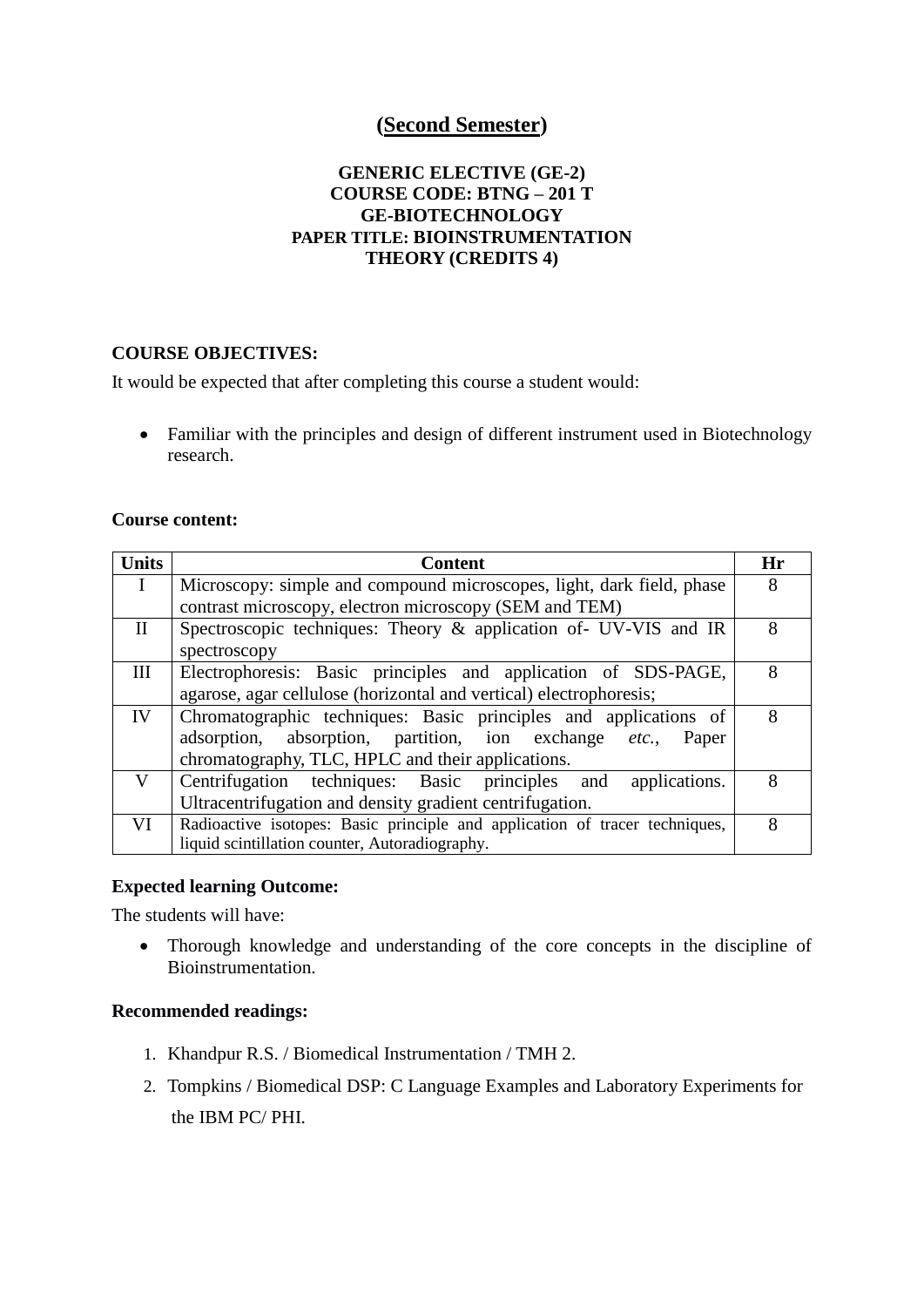#### **GENERIC ELECTIVE (GE-2) COURSE CODE: BTNG – 201 P GE-BIOTECHNOLOGY PAPER TITLE: BIOINSTRUMENTATION PRACTICAL (CREDITS 2)**

- 1. To prepare the solution of known normality and molarity.
- 2. Separation of amino acids and fatty acids by TLC/paper chromatography
- 3. Colorimetric/Spectrophotometric estimation of glucose, protein, RNA and Vitamin C
- 4. Purification of protein and SDS-PAGE.
- 5. Absorption spectra of nucleic acids and proteins.
- 6. Absorption spectra of Potassium dichromate solution.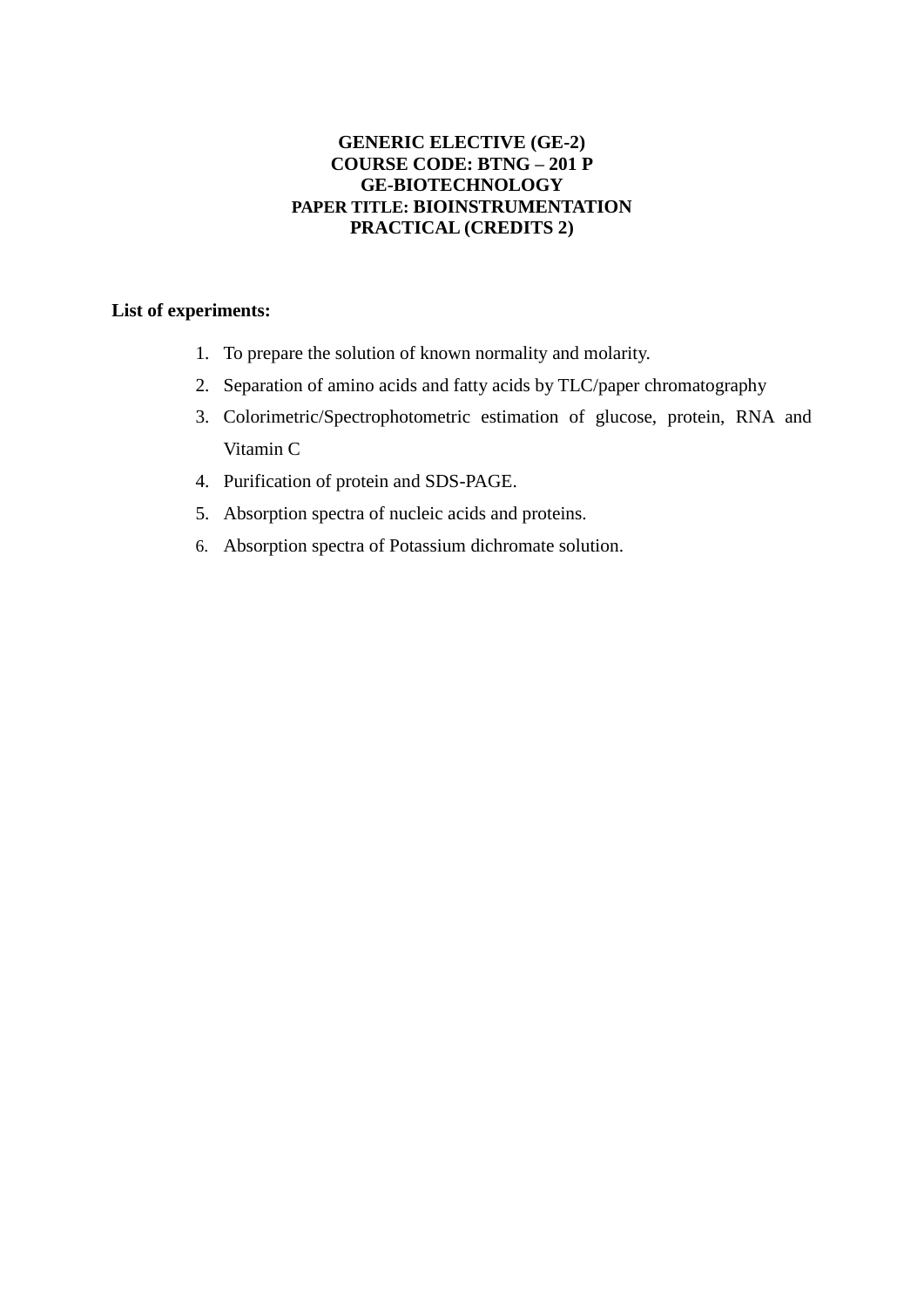# **(Third Semester)**

#### **GENERIC ELECTIVE (GE-3) COURSE CODE: BTNG – 301 T GE-BIOTECHNOLOGY PAPER TITLE: ENVIRONMENTAL BIOTECHNOLOGY THEORY (CREDITS 4)**

#### **COURSE OBJECTIVES:**

It would be expected that after completing this course a student would:

- 1. Understand environmental problems and their sources.
- 2. This course includes several topics pertaining with solutions to certain difficult environmental problems.

#### **Course content:**

| <b>Units</b>            | <b>Content</b>                                                                                                                                    | Hr |
|-------------------------|---------------------------------------------------------------------------------------------------------------------------------------------------|----|
| I                       | <b>Environmental Pollution:</b>                                                                                                                   | 8  |
|                         | Concept of Environmental Pollution; Origin of pollution; Classification                                                                           |    |
|                         | and nature of Environmental Pollutants; Major sources; Impacts of                                                                                 |    |
|                         | Environmental Pollution at local regional and global level.                                                                                       |    |
| $\mathbf{I}$            | Air pollution:                                                                                                                                    | 8  |
|                         | Concept of air Pollution; Major air pollutants and their sources;                                                                                 |    |
|                         | Meteorological aspects of air pollution; Oxides of nitrogen and sulphur;                                                                          |    |
|                         | Particulate matter; Air pollution standards; Indoor and outdoor air                                                                               |    |
|                         | pollution; Air pollution episodes and disasters; Effects of air pollution on                                                                      |    |
|                         | human health, animals, plants, material and climate; Formation of fog                                                                             |    |
|                         | and photochemical smog and acid rain; Monitoring of air pollution;                                                                                |    |
|                         | Control on release of smoke.                                                                                                                      |    |
| III                     | Soil Pollution:                                                                                                                                   | 8  |
|                         | Concept of soil pollution; Causes of soil salinity; Different causes of soil                                                                      |    |
|                         | degradation; Chemical and metallic pollution of agricultural soil; Mining                                                                         |    |
|                         | and soil pollution; Control of soil pollution.                                                                                                    |    |
| IV                      | Solid Waste:                                                                                                                                      | 8  |
|                         | Concept of solid waste; Industrial solid waste; Domestic solid waste;                                                                             |    |
|                         | Agricultural solid waste; Municipal solid waste; Major sources of solid<br>wastes; Effects of solid waste generation on quality of air, water and |    |
|                         | public health; Technical approach for solid waste management; Disposal                                                                            |    |
|                         | of organic and medical waste; Recovery and recycling of metallic waste;                                                                           |    |
|                         | Disposal of plastic waste and hazardous wastes.                                                                                                   |    |
| $\overline{\mathsf{V}}$ | <b>Environmental Quality Assessment and Monitoring:</b>                                                                                           | 8  |
|                         | What is environmental quality? Quality of environment for life on earth                                                                           |    |
|                         | and man; Deterioration of environmental quality with reference to                                                                                 |    |
|                         | anthropogenic impact; Methods of assessment of environmental quality;                                                                             |    |
|                         | Short term studies/surveys; Rapid assessment; Continuous short and long                                                                           |    |
|                         | term monitoring                                                                                                                                   |    |
| VI                      | Environmental Impact Assessment (EIA):                                                                                                            | 8  |
|                         | Need of EIA; Scope and objectives; Types of environmental impacts;                                                                                |    |
|                         | Steps involved in conducting the EIA Studies; Environmental Impact                                                                                |    |
|                         | Assessment techniques; Merits and Demerits of EIA studies.                                                                                        |    |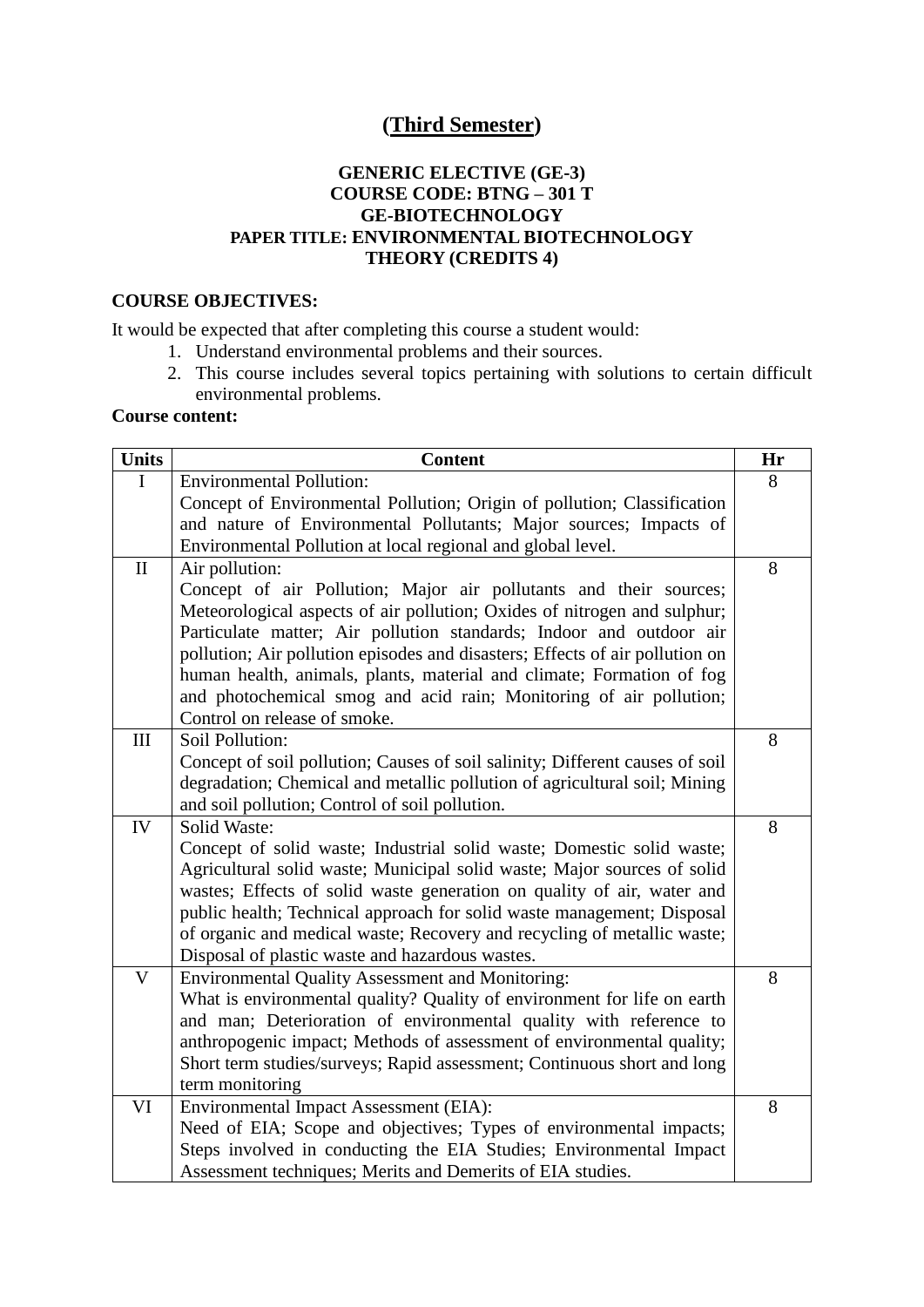#### **Expected learning Outcome:**

The students will have knowledge on:

- Recognize the various global and regional environmental concerns due to natural causes and/or human activities, and the impact of these on various forms of life including native biodiversity.
- Investigate some examples of different types of environmental pollution and their impacts.
- Describe the applications of various fields including chemistry, biochemistry, molecular biology and/or microbiology, in understanding and addressing the above issues, as well as exploring environmental resources for new technologies.

- 1. Wang, L. et al. (2010). Environmental Biotechnology, Humana Press. (available at UTS Library, either in hard copy or electronic version)
- 2. Wang, L. et al. (2010). Environmental Engineering, Humana Press. (available at UTS Library, either in hard copy or electronic version)
- 3. Vallero, D. A. (2010). Environmental Biotechnology: A Biosystems Approach, Elsevier. (available at UTS Library)
- 4. Evans, G. M. and Furlong, J. C. (2011). Environmental Biotechnology: Theory and Application, Wiley-Blackwell. (available at UTS Library)
- 5. Jördening, H. J. and Winter, J. (2005). Environmental Biotechnology: Concepts and Applications, Wiley-VCH. (available at UTS Library E-book)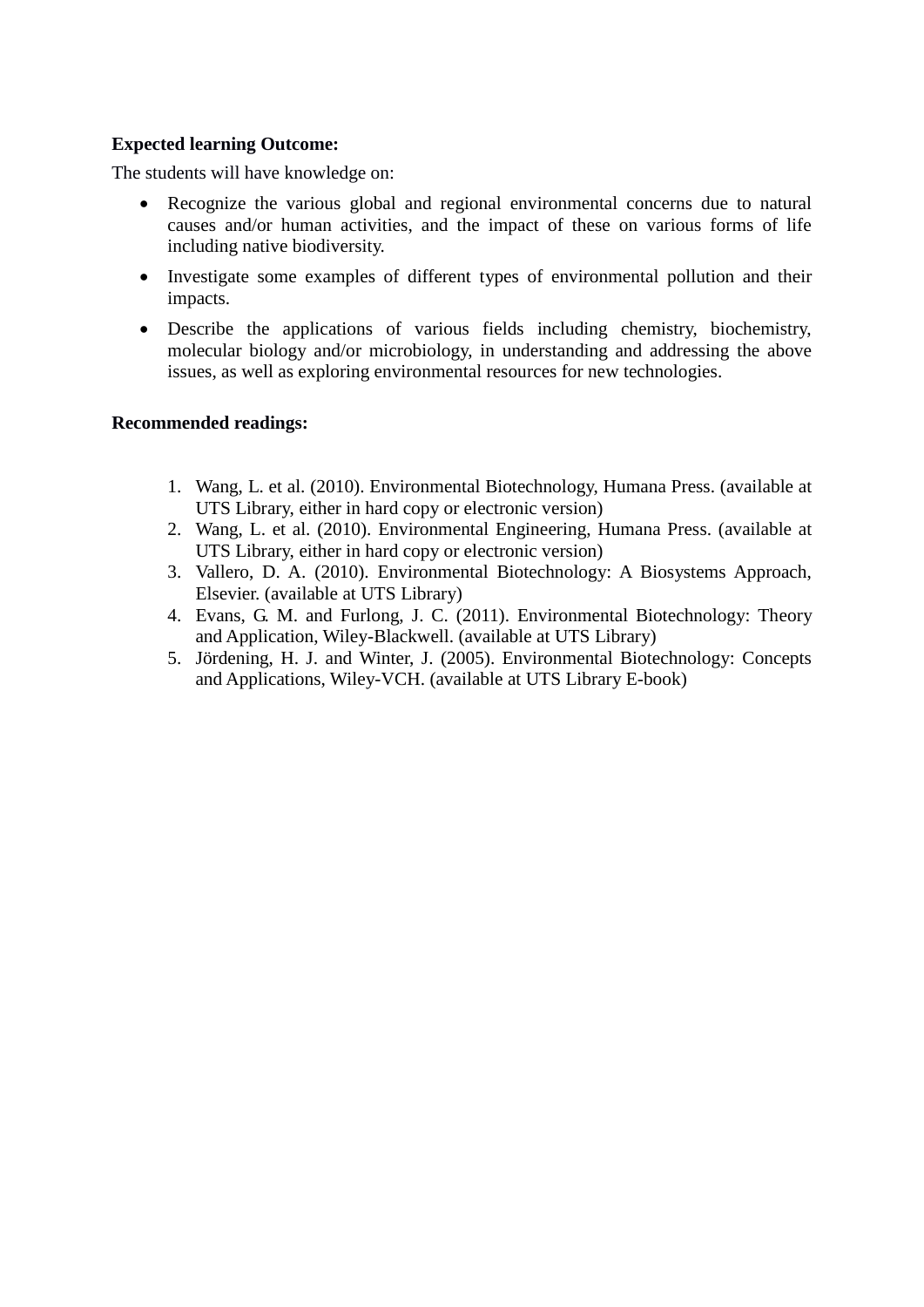#### **GENERIC ELECTIVE (GE-3) COURSE CODE: BTNG – 301 P GE-BIOTECHNOLOGY PAPER TITLE: ENVIRONMENTAL BIOTECHNOLOGY PRACTICAL (CREDITS 2)**

- 1. Isolation and Characterization of Bacteria from Crude Petroleum Oil Contaminated Soil
- 2. Growth Response of Bacteria on Petroleum Fuel (Diesel)
- 3. Determination of BOD
- 4. Determination of COD
- 5. Determination of DO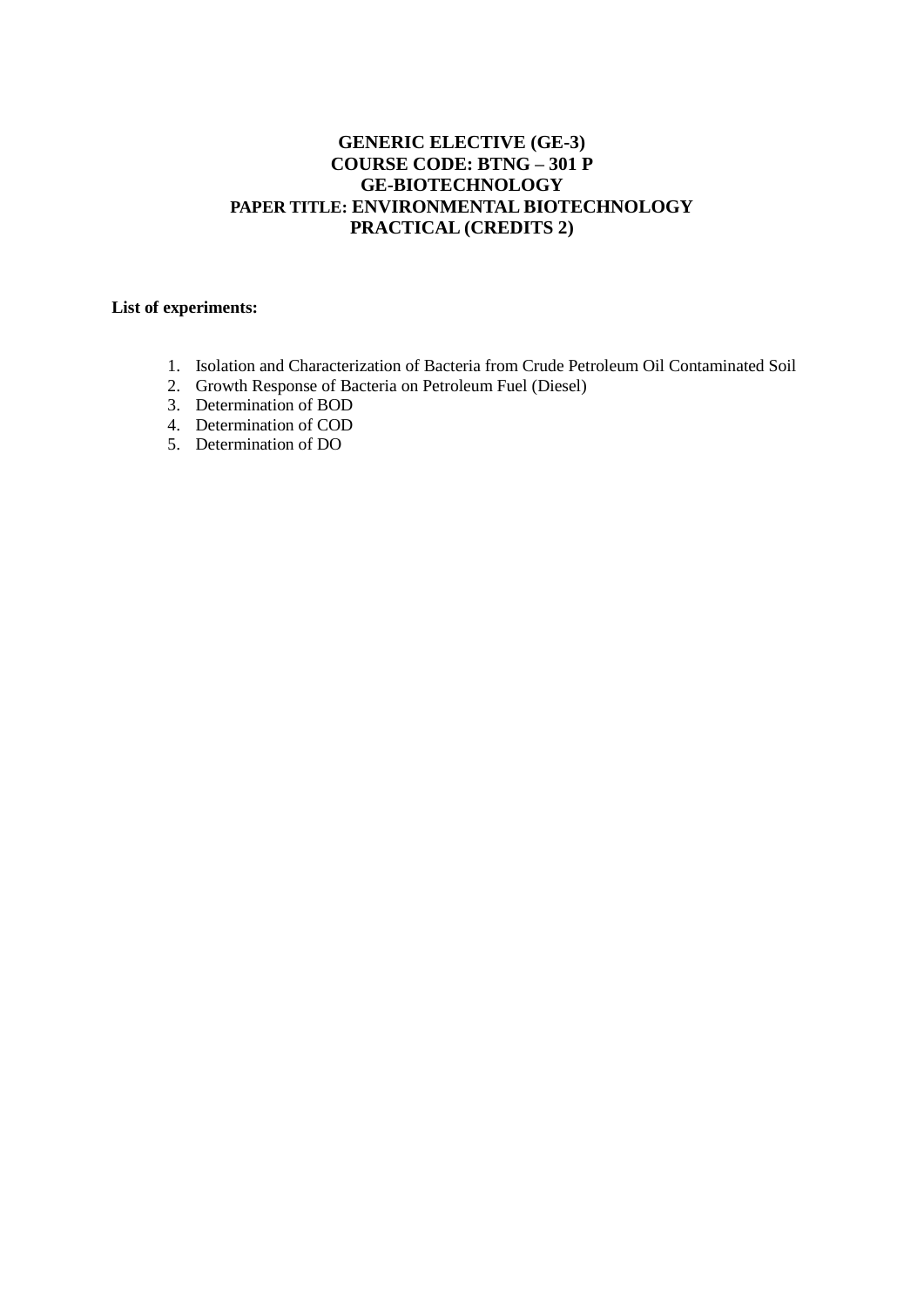# **(Fourth Semester)**

#### **GENERIC ELECTIVE (GE-4) COURSE CODE: BTNG – 401 T GE-BIOTECHNOLOGY PAPER TITLE: CELL AND TISSUE CULTURE THEORY (CREDITS 4)**

#### **COURSE OBJECTIVES:**

It would be expected that after completing this course a student would:

1. To have a comprehensive knowledge of the laboratory requirements and techniques of plant tissue culture and application of these for commercial production

2. To have an in-depth understanding of basic laboratory requirements and culture conditions required for maintenance of animal cell culture for their applications in various aspects of medicine and biotechnology

3. To develop skills, through hands-on lab experiments and exercises, in techniques used for plant tissue culture and animal cell culture

#### **Course content:**

| <b>Units</b> | <b>Content</b>                                                            | Lectures/h |
|--------------|---------------------------------------------------------------------------|------------|
| I            | Introduction to tissue culture media (plants and animals), aseptic tissue | 8          |
|              | culture techniques, basic quality control measures and tackling           |            |
|              | microbial contaminations.                                                 |            |
| $\mathbf{I}$ | Initiation and maintenance of callus culture, suspension culture, single  | 8          |
|              | cell cultures, organogenesis and cellular totipotency, somatic            |            |
|              | embryogenesis, artificial seed production, regeneration of whole plant.   |            |
| III          | Clonal propagation, axillary bud, shoot tip and meristem culture, in      | 8          |
|              | vitro pollination, embryo culture, endosperm culture and triploid         |            |
|              | production.                                                               |            |
| IV           | Antherandpollenculture,<br>androgenesis, gynogenesis,                     | 10         |
|              | production of haploids and their application. Protoplast isolation,       |            |
|              | cultureandfusion,<br>somatichybridization and cybridization.              |            |
|              | Somaclonalvariation.                                                      |            |
| $\mathbf V$  | Artificial seed production, Cryopreservation and germplasm                | 8          |
|              | conservation. Biotransformation and Production of<br>secondary            |            |
|              | metabolites (insulin, growth hormones, interferons, etc.)                 |            |
| VI           | Basic techniques of animal cell culture, transplanting, in vitro          | 10         |
|              | fertilization and culture of cells. Application of animal cell culture in |            |
|              | medicine and biotechnology. Cell lines, cell strain and cell clones.      |            |
|              | Hybridoma technology. Stem cell research.                                 |            |

#### **Expected learning Outcome:**

The students will have:

- Thorough knowledge and understanding of the core concepts ad techniques in Plant Tissue Culture
- Knowledge on techniques in Animal Cell culture and their commercial application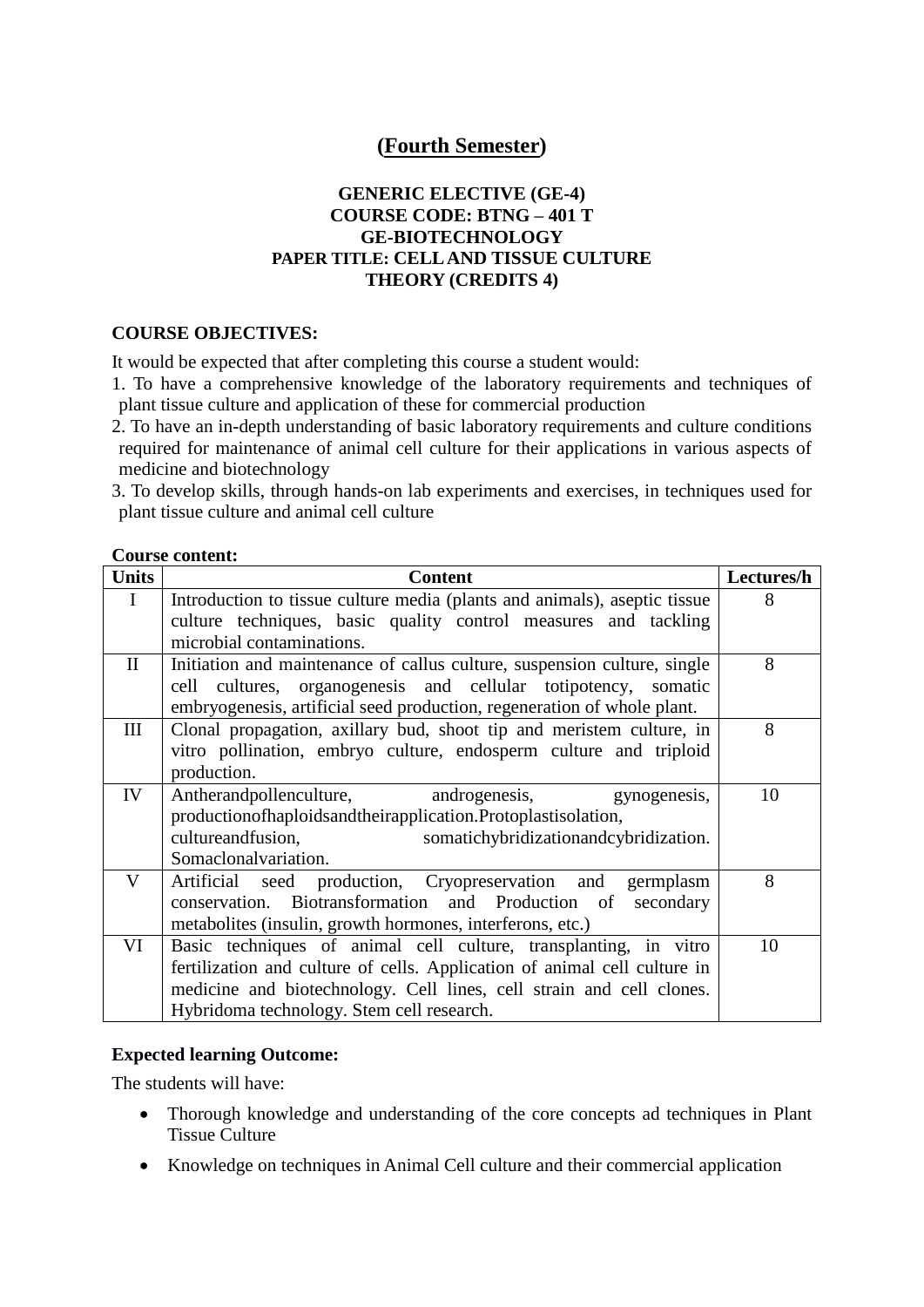- 1. Animal Cell Culture Techniques (Springer Lab Manuals). Martin Clynes. Springer. 1998
- 2. Animal Cell Culture and Technology. Michael Butler. Taylor & Francis; 2 edition (25 December 2003)
- 3. Animal Cell Culture: A Practical Approach. John Masters. OUP Oxford; 3 edition (29 June 2000)
- 4. Culture of Animal Cells: A Manual of Basic Technique and Specialized Applications, R. Ian Freshney, Sixth Edition, March 2011
- 5. Plant Tissue Culture: Theory and Practice. S.S. Bhojwani, M.K. Razdan, Elsevier, November 1996
- 6. Plant Tissue Culture Techniques and Experiments. Roberta H. Smith. Academic Press; 3rd edition (August 3, 2012)
- 7. Plants from Test tubes- An Introduction to Micropropagation. Holly Scoggins and Mark Bridgen. Timber Press; Fourth Edition, Revised edition (August 13, 2013)
- 8. Plant Biotechnology: The Genetic Manipulation of Plants. Slater, Scott, Fowler. Oxford University Press; 2 edition (June 2, 2008)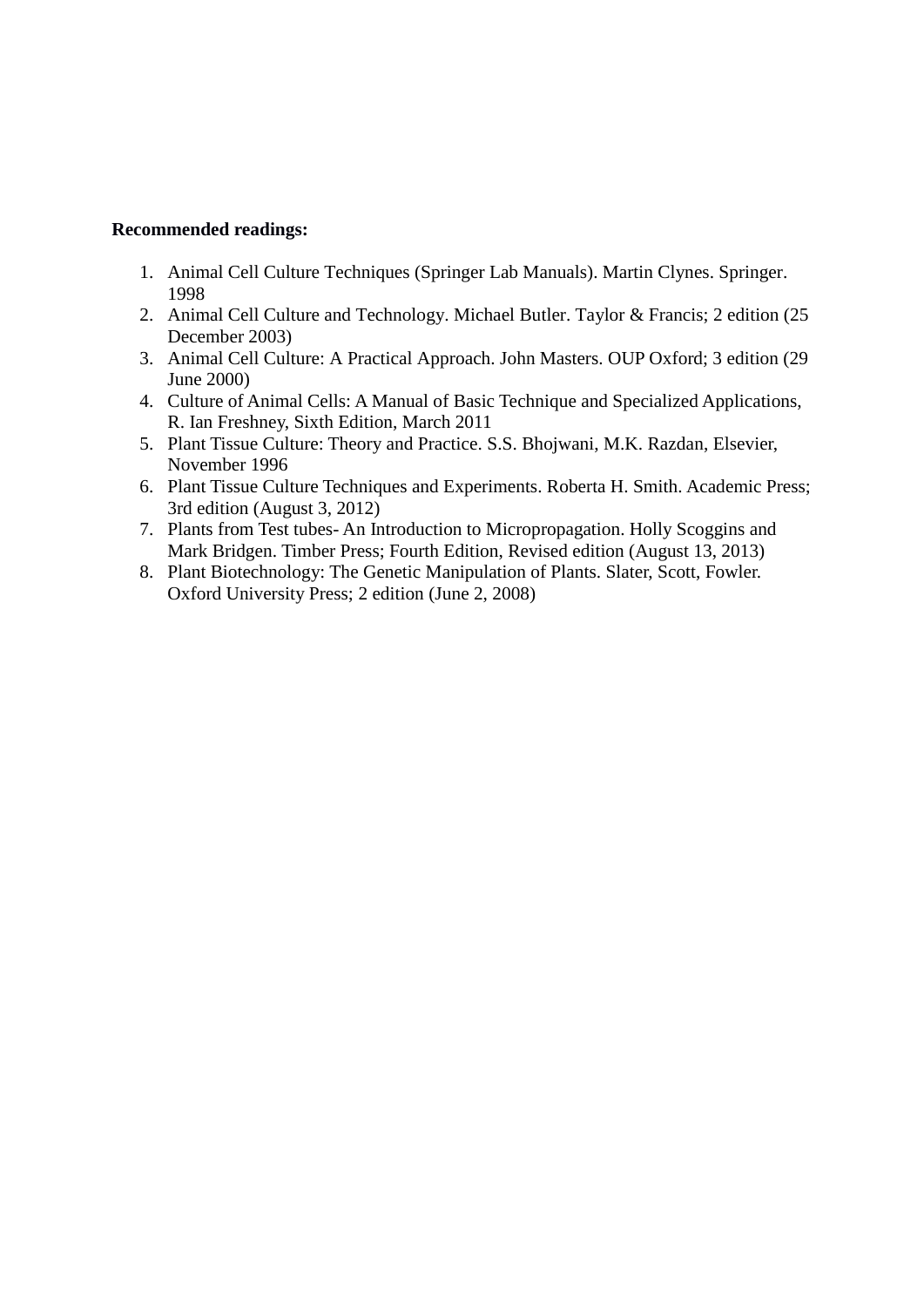#### **GENERIC ELECTIVE (GE-4) COURSE CODE: BTNG – 401 P GE-BIOTECHNOLOGY PAPER TITLE: CELL AND TISSUE CULTURE PRACTICAL (CREDITS 2)**

- 1. Handling and Operation of Tissue Culture equipments
- 2. Sterilisation Techniques
- 3. Media preparation
- 4. Callus culture
- 5. Artificial seed production
- 6. Operation and handling of equipments used in animal cell culture
- 7. Preparation of animal cell culture media
- 8. Passaging of cells
- 9. Primary and secondary cell culture